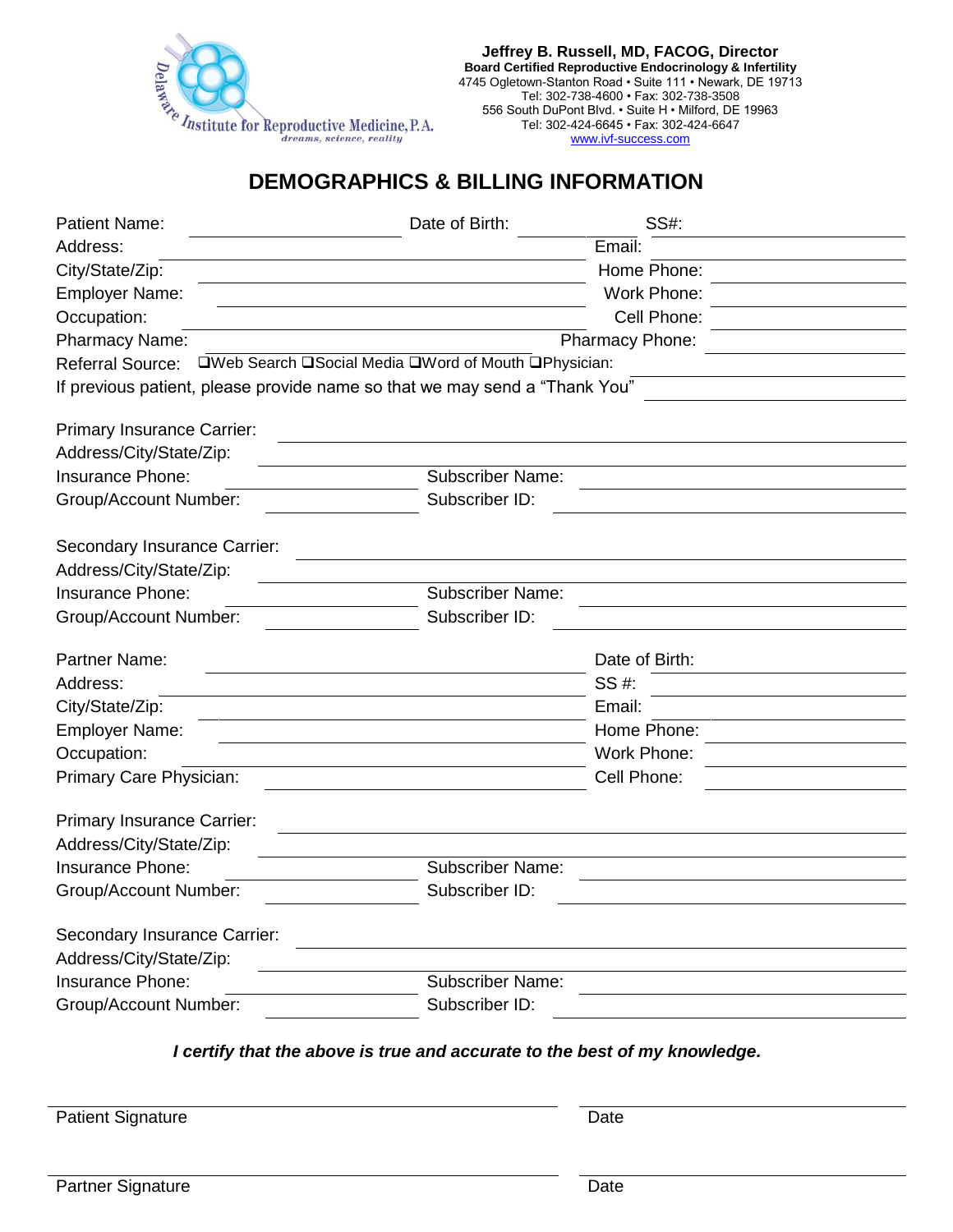### **AUTHORIZATION FOR RELEASE OF INFORMATION**

| Patient Name: |  |
|---------------|--|
| SS#:          |  |

Date of Birth:

 $E-Mail:$ 

I, hereby authorize any hospital, physician, laboratory or medically related facility to disclose or furnish in writing a report of my diagnosis, treatment, prognosis and recommendations a well as any other data pertinent to my treatment to: *Jeffrey B. Russell, M.D. and the Delaware Institute for Reproductive Medicine, PA.* I also authorize the disclosure in writing of any or all information with respect to my present illness, medical history and treatment to any physician or medical facility at which I have been seen or that I am referred to for further opinion/treatment.

# **RELEASE OF INFORMATION TO PATIENT**

#### **Voicemail:**

❑ A detailed voice mail message may be left at the following number:

❑ Do not leave a detailed voice mail message, I will call back for the details.

### **\*Email:**

❑ I acknowledge that I have read and fully understand the Patient Consent for Electronic Mail document provided to me. I understand the risks associated with the communication of e-mail between Provider and me, and consent to the conditions outlined therein. In addition, I agree to the instructions outlined therein, as well as any other instructions that Provider may impose to communicate with patients by e-mail. I understand that I may withdraw my consent for email communication at any time by notifying my DIRM Provider in writing. Any questions I may have had were answered.

❑ I do not consent to electronic mail communication.

# **FOR FAMILY, FRIENDS OR SIGNIFICANT OTHERS**

I, authorize the following person(s) to share my medical information, including diagnosis, treatment plan, prognosis and care:

| Name: | Relationship: | Phone: |
|-------|---------------|--------|
| Name: | Relationship: | Phone: |

 $Or: \Box$  I do not wish any of my information to be shared with anyone at this time.

# **EXPIRATION DATE OF AUTHORIZATION**

This authorization is valid for 12 months from original signature date and may be changed or revoked at any time by the patient or the patient's personal representative by completing, signing and dating a new form.

Patient Signature Date

| <b>Partner Signature</b> | Date |
|--------------------------|------|
|--------------------------|------|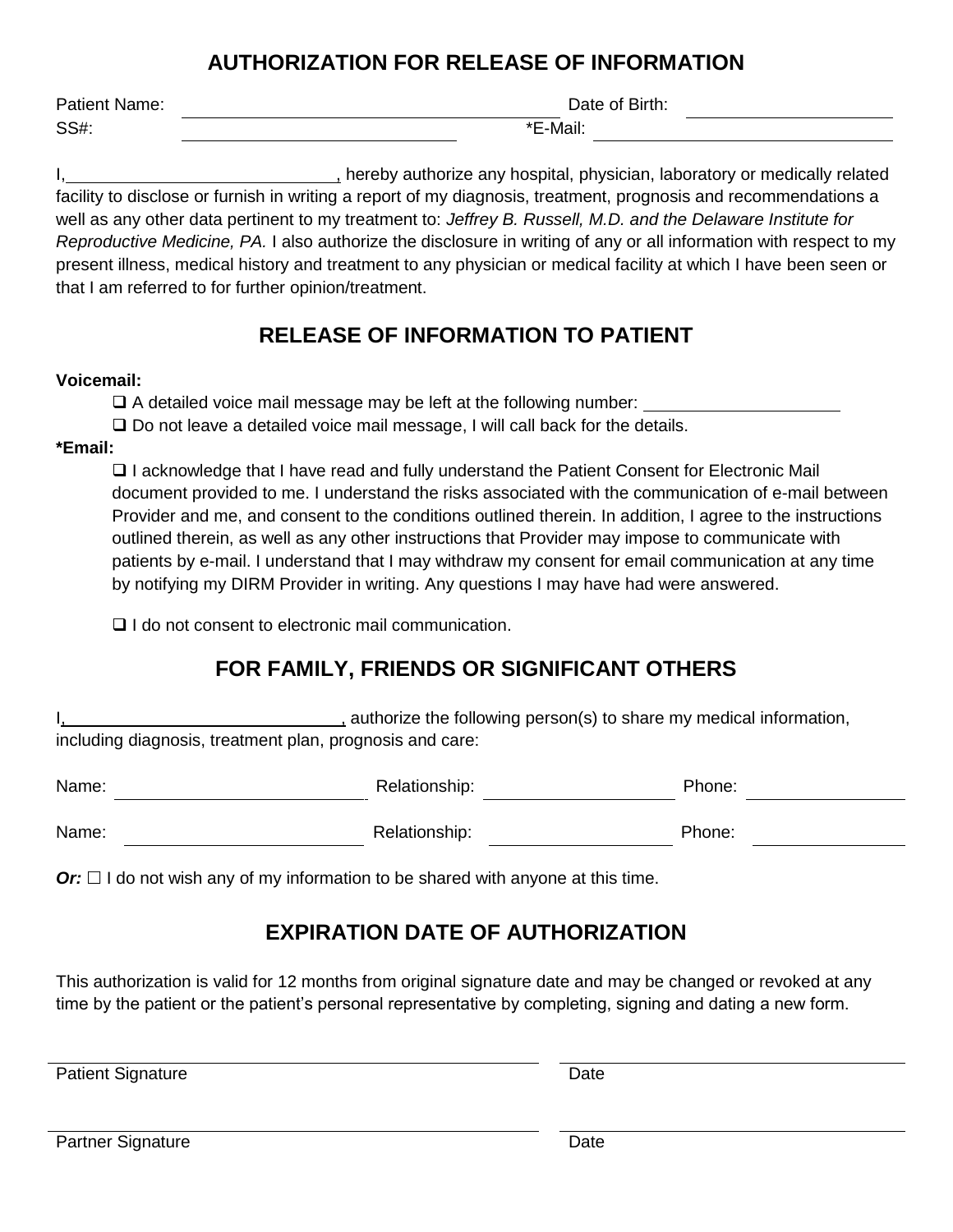## **FINANCIAL POLICY**

Full payment for services is due at the time services are rendered, unless you are a member of an insurance carrier in which we participate. If you are a member of an insurance company in which we participate (Aetna, Blue Cross Blue Shield, Cigna, Coventry, Geisinger, Tricare, United Healthcare), full copayment, coinsurance and deductible is due at the time services are rendered. All medications dispensed from our offices must be paid for in full upon receipt of said medication. We accept cash, checks, MasterCard, VISA, Discover, and American Express. We will be happy to help you process your insurance claim form for reimbursement by your insurance carrier.

It is our policy to obtain social security numbers and credit card information from all patients. By asking us to file an insurance claim on your behalf and wait for payment, we are extending credit to you, and as such, a social security number is required. If you decline to provide us with a social security number and credit card, we require payment of patient and partner service(s), in full, prior to each visit. We will provide you with a receipt so that you may seek reimbursement from your insurance company.

Patients who begin a new cycle must have financial clearance from Patient Accounts at their baseline visit. Patients will be required to pay, in full, all patient and partner balances outstanding before they begin a new cycle.

We will gladly discuss your proposed treatment and answer any questions to the best of our ability. However, responsibility for knowing your benefits falls solely upon you and your insurance company. It is your responsibility to contact your insurance carrier directly prior to your appointment to become familiar with your benefits.

We must emphasize that as medical care providers, our relationship is with you and not your insurance carrier. While the filing of insurance claims is a courtesy that we extend our patients, all charges are your responsibility. We realize that temporary financial problems do arise, and we encourage you to contact us promptly for assistance in the management of your account. Overdue (>30 days) account balances will be assessed finance charges, currently at a rate of 25%. Accounts sent to collections will be assessed an additional finance charge of 25%.

As your insurance policy is a contract between you, your employer, and the insurance carrier, we are not party to this contract in any way. Therefore, it is your responsibility to follow up with the insurance carrier on all unpaid claims. If we have not received confirmation from the insurance carrier within 14 days of the billing date, we request your involvement in resolving these issues. Not all services are a covered benefit in all contracts. Some insurance companies select certain services that are excluded from coverage. When we do not participate with a carrier, we do not accept the "usual and customary" payment amount as payment in full for services rendered. You will be responsible for payment of any amounts not allowed by your plan. Payment in full is due immediately upon receipt of your statement.

I have read and understand the above statements. I have been given an opportunity to ask questions and any questions I may have had have been answered to my satisfaction. I hereby authorize Delaware Institute for Reproductive Medicine, P.A. (DIRM) to charge the following credit card for any copay, coinsurance/deductible/denial of services remaining after my insurance carrier has paid my claim(s). This authorization is valid for 12 months/1 year from signed date.

#### ❑MasterCard ❑Visa ❑Discover ❑American Express

|                               | $\blacksquare$         |                 |                               |  |
|-------------------------------|------------------------|-----------------|-------------------------------|--|
| Last 4 Digits of Card Number  | <b>Expiration Date</b> | <b>CVV Code</b> | Cardholder's Signature & Date |  |
| Signature of Patient          |                        |                 | <b>Partner Signature</b>      |  |
| <b>Printed Name - Patient</b> |                        |                 | Printed Name - Partner        |  |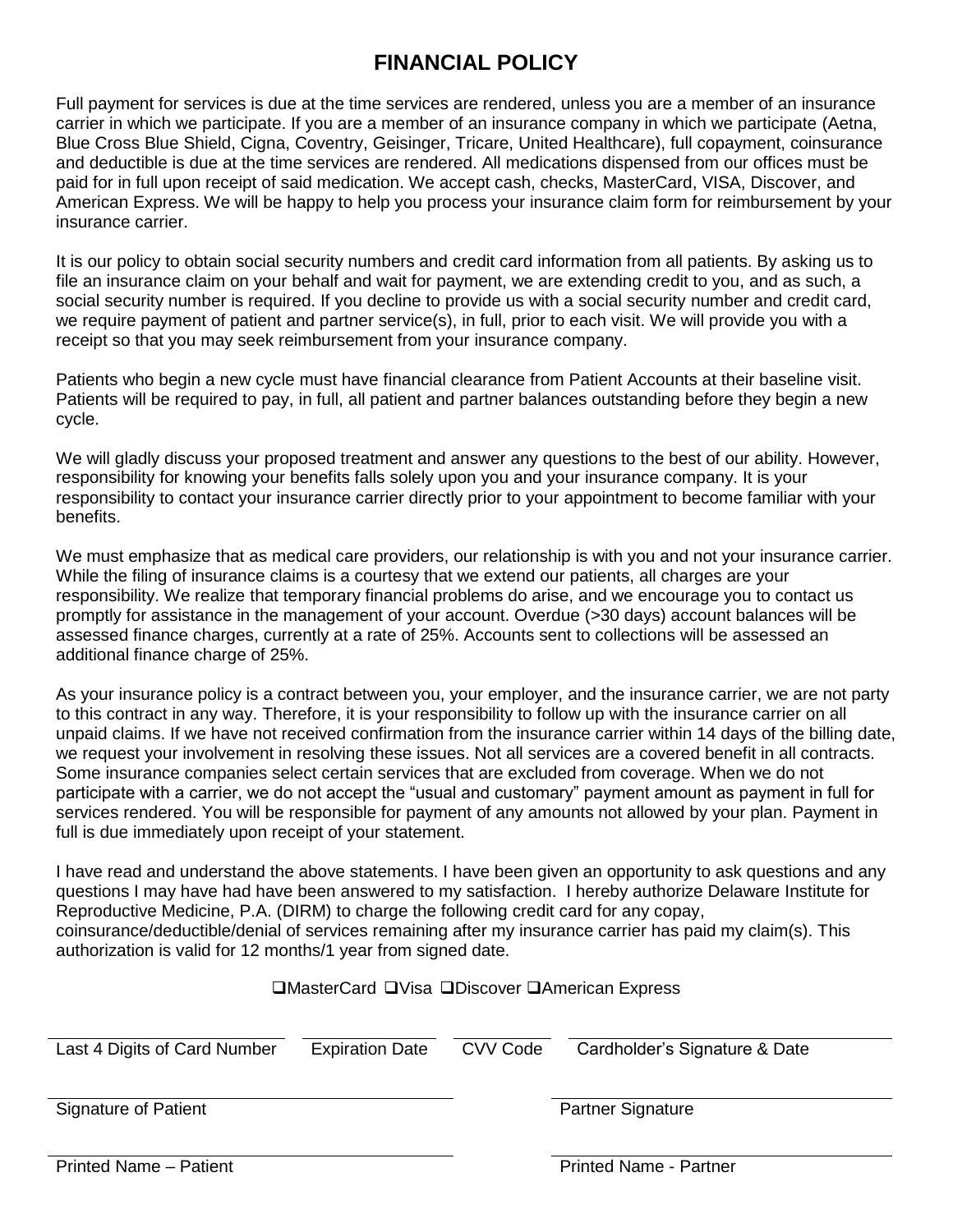# **ASSIGNMENT OF BENEFITS & RECEIPT OF NOTICE OF PRIVACY PRACTICES**

I (We), the I (We), the I are the Delaware the Delaware in the I and I amplitude the Delaware in the I and I amplitude the Delaware in the I amplitude in the I amplitude in the I amplitude in the I amplitude in the I ampli Institute for Reproductive Medicine, P.A. (DIRM) to release information concerning the care, treatment and cost of said care and treatment to my (our) insurance company(ies) and/or third party administrator(s) which may be responsible for payment of my (our) care and treatment.

I (We) authorize payment directly to DIRM for healthcare benefits and agree that if the cost of the treatment is not reimbursed by my (our) insurance company(ies) and/or a third-party administrator(s) that it shall be my (our) personal responsibility to pay DIRM for the full cost of services rendered. I (We) agree that I (we) am (are) responsible for my (our) percentage of benefits that the insurance company(ies) and/or third-party administrator(s) deems my (our) responsibility.

I (We) understand that the balance of my (our) account is due and payable in full upon receipt of my (our) statement.

Regardless of my (our) health insurance benefit status, I (we) understand and agree that the cost of care and treatment remains my (our) personal financial responsibility. I (We) also agree to pay all costs incurred in collecting amounts due for services rendered under this agreement, including but not limited to attorney's fees and legal expenses.

I (We) have received a copy of the Delaware Institute for Reproductive Medicine, P.A. Notice of Privacy Practices.

Patient Signature **Date** Date **Date** Date **Date** 

Partner Signature Date

# **WEBSITE AND SOCIAL MEDIA RELEASE**

I (We), **interest and the above and the U** and O do D do not hereby grant permission to Delaware Institute for Reproductive Medicine, PA (DIRM) to post my and/or my child's story, photo, or other item, hereinafter referred to as "Materials," I submit to and for DIRM's website, Instagram account, and Facebook account. I hereby release you, your representative, employees, managers, members, officers, parent companies, subsidiaries, and directors, from all claims and demands arising out of or in connection with any use of said "Materials", including, without limitation, all claims for invasion of privacy, infringement of my right of publicity, defamation and any other personal and/or property rights. I acknowledge and agree that no sums whatsoever will be due to me because of the use and/or exploitation of the "Materials" or any rights therein.

Patient Signature Date

Partner Signature Date